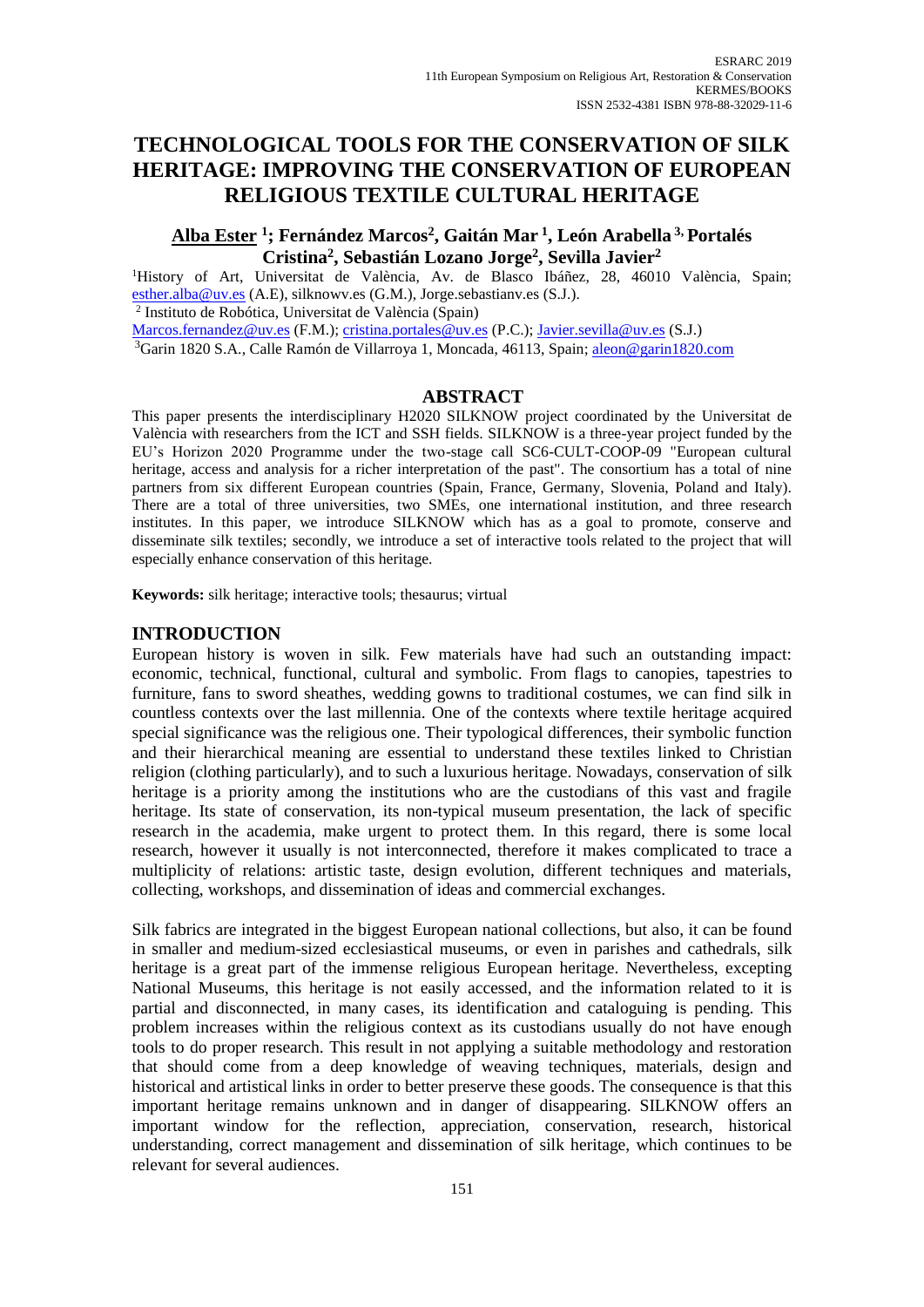# **OPERATIONAL GOALS**

Cultural heritage is not set aside from new technologies. On the contrary, there are many examples where new technologies are integrated in cultural heritage, from documentation and preservation, to dissemination and interaction. We can name several examples of digital documentation of cultural heritage by means of three-dimensional scanners, high-resolution images, videos, multispectral images, thermal images, spectral curves, etc. [2, 4]. These tools provide conservators and researchers a high-level of details related to the cultural asset such as radiometry, geometry or even internal structures.

In this context, SILKNOW [3] is a European research project that aims to improve the understanding, conservation and dissemination of European silk heritage from the 15th to the 19th century. To this end, it applies computational, historical, artistical and geographical research to the needs of diverse users (museums, education, tourism, creative industries, media), with the aim of preserving the tangible and intangible heritage associated with silk. Based on pre-existent, digitized information about this endangered legacy, it aims to produce digital models of weaving techniques through automatic visual recognition, advanced spatio-temporal visualization, multilingual and semantically enriched access with digital data. This will preserve ancient weaving techniques, and at the same time, it will establish a visual spatio-temporal line of the historical evolution of silk heritage: it designs and the artistic networks of ideas and knowledge that took place in Europe, as well as its commercial routes and the economic impact about its territories.

The main objectives of the project are:

1.Advanced searching and semantically relating digitized European silk textile heritage, based on data interoperability across different collections. Moreover, we will focus on small to medium size heritage institutions, whose digital data tends to be obsolescent, insufficiently curated and not standardized.

2. Building a "Virtual Loom" to clone ancient weaving techniques. This digital tool will allow users to discover the complexity, artistic and artisanal values of ancient silk textiles and their weaving techniques, while preserving them for future generations.

3. Improvement of the understanding of the European silk heritage. Visual tools that show the spatiotemporal relationships of data will allow users to develop their personal or collective memories, by discovering the many connections that silk textiles can provide to European history.

## **RESULTS** or **OUTCOMES**

The project aims to produce a set of relevant outcomes that will arise after the first year of the project for a variety of targeted end users, including humanities researches, ICT experts, educational and creative industries, etc. Some of these outcomes are described in the following sub-sections.

## 1. *Web Portal with a Multilingual Thesaurus*

Conservation of cultural heritage includes a set of direct and indirect actions in order to ensure the physical persistence of objects, in order to do so, prior knowledge is extremely important. The registration of a cultural asset in an inventory or its inclusion in a catalog assumes its recognition as an element that requires its conservation and protection. Nowadays, museums around the world are generating tools that allow the development of a systematic and coherent cataloging of museum collections and the improvement of a standardized model, in order to avoid the lack of common criteria when dealing with these kinds of records. Silk heritage is characterized by large, rich and heterogenous data sets. Its vocabulary comes from multiple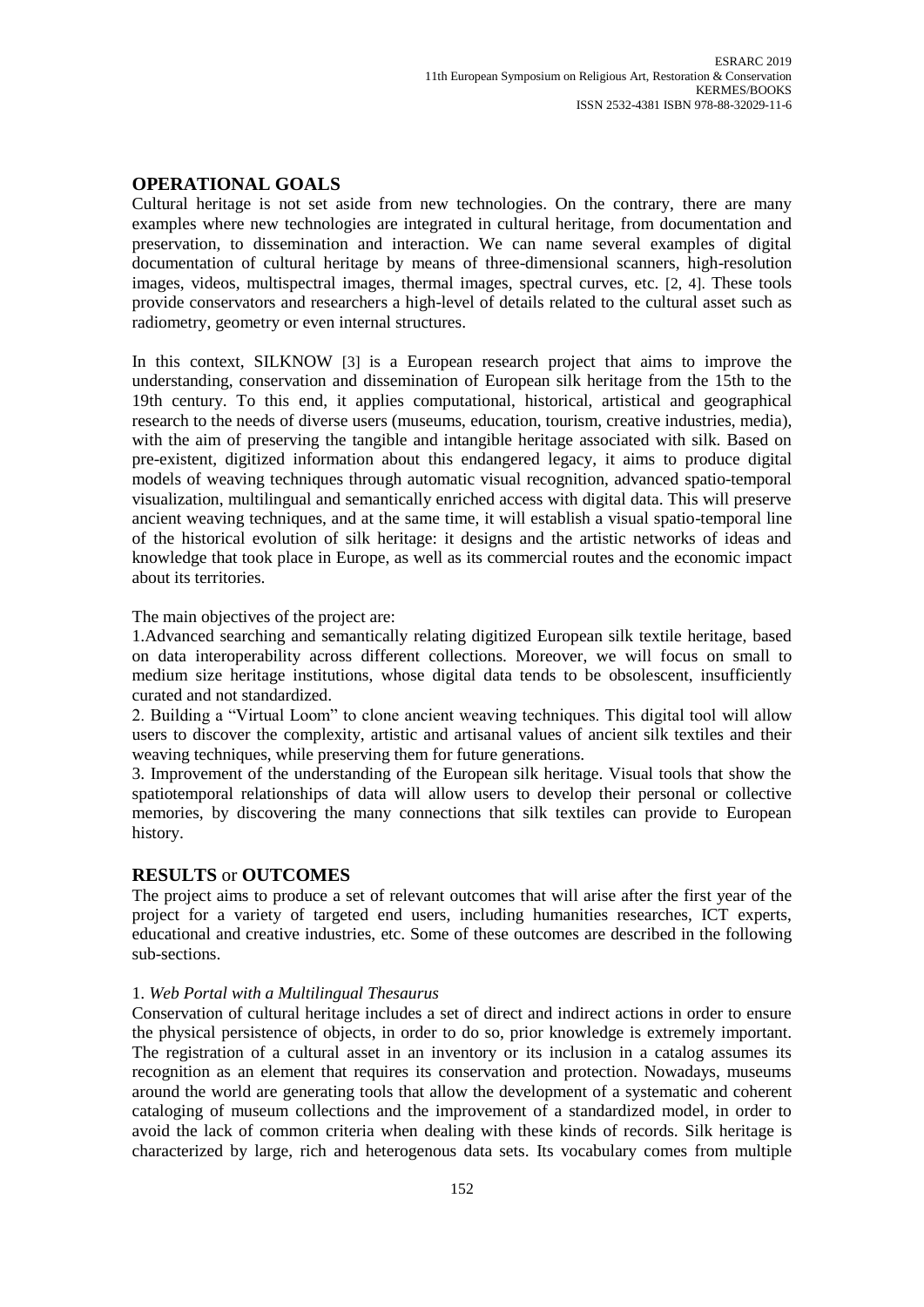sources that had been mixed up across time and space. For instance, local variations of a term are rarely considered (e.g., "espolín" changes its meaning in some areas within Spain). This has led to the use of different terminology in specialized organizations in order to describe their artefacts. SILKNOW will build a web portal that allows the advanced search and representation of information related to silk textile heritage. Regarding religious silk heritage, the thesaurus will provide with accurate terminology related to iconographic themes, specific colours and materials relevant to religious heritage.

#### 2. *Spatio-Temporal Visualization*

Religious silk textiles involve a series of objects related to space and time. Textiles that might seem geographically distant might have similar characteristics (fabrics, styles, motives, etc.), furthermore, designs evolve in time and can be traced in different epochs, taking up those that might seem forgotten and readapting them according to the tastes of each period. In SILKNOW, highly interactive graphs will be produced in order to represent the data related to silk textiles according to their spatiotemporal dimensions. Through the web portal, the results of users' searches will be graphically shown, considering both the spatial and temporal dimensions of the related data. Small and medium-sized museums will be able not only to show their hidden collections (especially ecclesiastical museums) but also it will allow researchers to study from where they come from, to trace their connections around Europe and their evolution in time. As there is an immense religious silk textile heritage, museums will be able to discover if their designs are unique or if on the contrary, are copies from other textiles.

### 3. *Cloning and Tangible Reproductions of Historical Textiles*

Textile heritage is particularly fragile, and not only because of its material condition. In this context, the reproduction or reconstruction of textile pieces by digital, automated means, can open up an entirely new approach to this fragile heritage. In SILKNOW we will preserve the fragile ancient art of weaving by directly "cloning" the way it was woven by means of a Virtual Loom software module. This module will be accessible through the web portal and as an independent application. By means of this tool, high resolution 3D models of the textiles will be produced from images. These models will be graphically accessible and will be materialized by means of 3D printing technology. These models will be available in both visual and tangible forms and will be highly interactive. These largescale 3D printing for textile replicas of woven fabrics can become a successful didactic prop for teaching purposes, within heritage institutions and providing wider access for the general public to the fragile silk heritage safeguarded in museums storages.

#### **CONCLUSIONS**

Silk is art. The art of weavers, embroiderers and *velluters*, which formed part of the luxurious new fashion that had a huge impact in Europe: from taffetas to brocades, the quality of these works depended on its character as a compound work, with more than one weft or warp and its multiple weaves derived from the main combination. Silk is therefore a heritage that undoubtedly stands out for its material dimension. But, at the same time, is history and art, as it offers a symbolic dimension where the luxury of the materials used (silk, silver and gold metals, precious stones or coral) must be considered as a whole associated with the religious power and the socio-cultural transmissions of each period. This research applied to religious textile heritage will allow to expand new horizons thanks to changes in the forms of communication and access to information. On one hand, it will help to establish new historical and artistical connections as it will allow to connect several historical and cultural realities by bridging the gap among diverse local realities, connecting and generating new networks and synergies, that might be infinites as they allow a multiplicity of "dialogical experiences" [1]. On the other hand, it will allow to generate new conservation practices in silk heritage as it will go further in the study of its physical and material study without using invasive techniques.